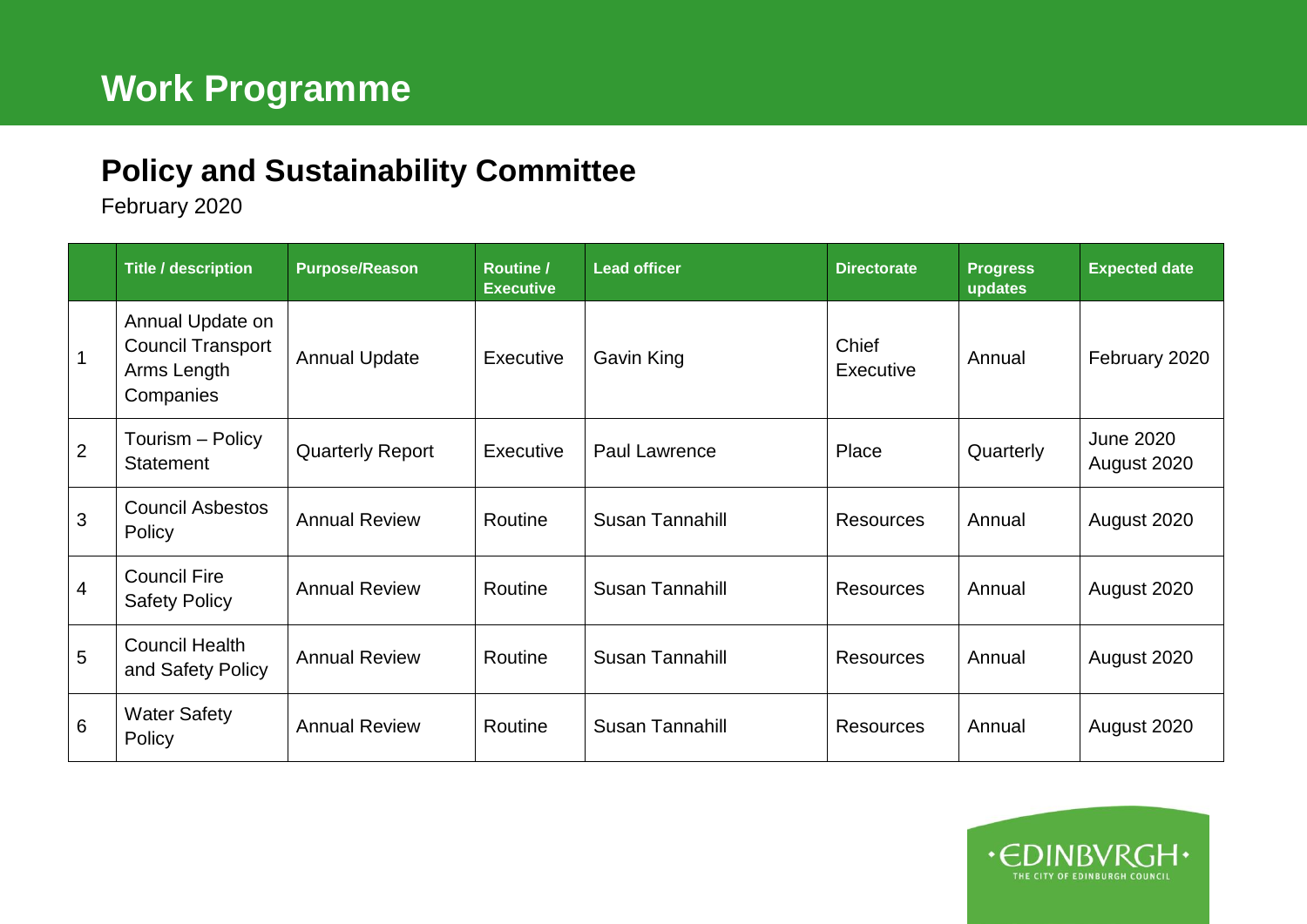|                  | <b>Title / description</b>                                                                 | <b>Purpose/Reason</b>    | <b>Routine /</b><br><b>Executive</b> | <b>Lead officer</b>                | <b>Directorate</b>                                                             | <b>Progress</b><br>updates | <b>Expected date</b>                                   |
|------------------|--------------------------------------------------------------------------------------------|--------------------------|--------------------------------------|------------------------------------|--------------------------------------------------------------------------------|----------------------------|--------------------------------------------------------|
| $\overline{7}$   | Gaelic Language<br>Plan 2018-22                                                            | <b>Monitoring Report</b> | Executive                            | <b>Eleanor Cunningham</b>          | Chief<br>Executive                                                             | Annual                     | November<br>2020                                       |
| 8                | Edinburgh<br><b>Biodiversity Action</b><br>Plan 2019-21                                    | <b>Annual Update</b>     | Executive                            | Caroline Peacock/Susan<br>Falconer | Place                                                                          | Annual                     | February 2020                                          |
| $\boldsymbol{9}$ | <b>Welfare Reform</b>                                                                      | <b>Quarterly Update</b>  | Routine                              | Sheila Haig                        | <b>Resources</b>                                                               | Quarterly                  | February 2020<br><b>June 2020</b><br>September<br>2020 |
| 10               | Older People Joint<br>Inspection<br>Improvement Plan                                       | Progress report          | Executive                            | <b>Marian Gray</b>                 | Chief Officer,<br>Edinburgh<br>Health and<br><b>Social Care</b><br>Partnership | 6 monthly                  | <b>June 2020</b>                                       |
| 11               | Implementation of<br>the Energy<br>Management<br>Policy and Energy<br>Management<br>System | Progress report          | Executive                            | Paul Jones                         | <b>Resources</b>                                                               | Annual                     | August 2020                                            |
| 12               | <b>Policy Assurance</b><br>Statement-                                                      | Annual report            | Executive                            | <b>Katy Miller</b>                 | <b>Resources</b>                                                               | Annual                     | August 2020                                            |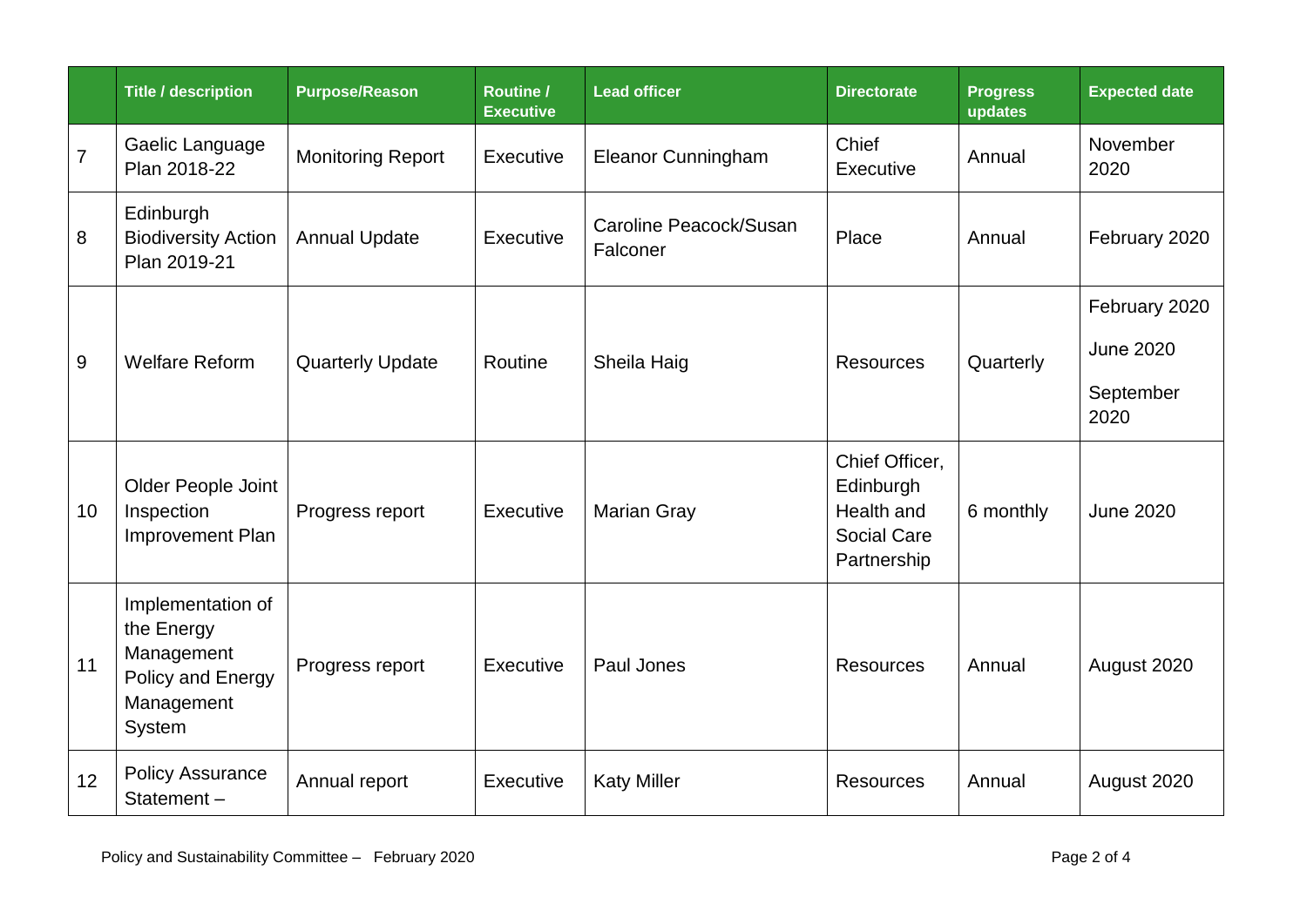|    | <b>Title / description</b>                                               | <b>Purpose/Reason</b> | <b>Routine /</b><br><b>Executive</b> | <b>Lead officer</b> | <b>Directorate</b> | <b>Progress</b><br>updates | <b>Expected date</b> |
|----|--------------------------------------------------------------------------|-----------------------|--------------------------------------|---------------------|--------------------|----------------------------|----------------------|
|    | Customer                                                                 |                       |                                      |                     |                    |                            |                      |
| 13 | <b>Policy Assurance</b><br>Statement-<br>Strategy and<br>Communications  | Annual report         | Executive                            | <b>Gavin King</b>   | Chief<br>Executive | Annual                     | August 2020          |
| 14 | <b>Policy Assurance</b><br>Statement -<br><b>Human Resources</b><br>(HR) | Annual report         | Executive                            | <b>Katy Miller</b>  | <b>Resources</b>   | Annual                     | October 2020         |
| 15 | <b>Policy Assurance</b><br>Statement - Legal<br>and Risk                 | Annual report         | Executive                            | <b>Nick Smith</b>   | <b>Resources</b>   | Annual                     | October 2020         |
| 16 | <b>Contact Centre</b><br>Performance                                     | Update report         | Executive                            | Nicola Harvey       | <b>Resources</b>   | Quarterly                  | January 2020         |
| 17 | <b>Chief Social Work</b><br><b>Officer's Annual</b><br>Report            | Annual report         | Executive                            | Jackie Irvine       | Chief<br>Executive | Annual                     | October 2020         |
| 18 | Diversity and<br><b>Inclusion Strategy</b>                               | Annual update         | Executive                            | <b>Katy Miller</b>  | <b>Resources</b>   | Annual                     | October 2020         |
| 19 | <b>Police Scotland</b><br>Update                                         | Annual plan           | Executive                            | Gavin King          | Chief<br>Executive | Annual                     | October 2020         |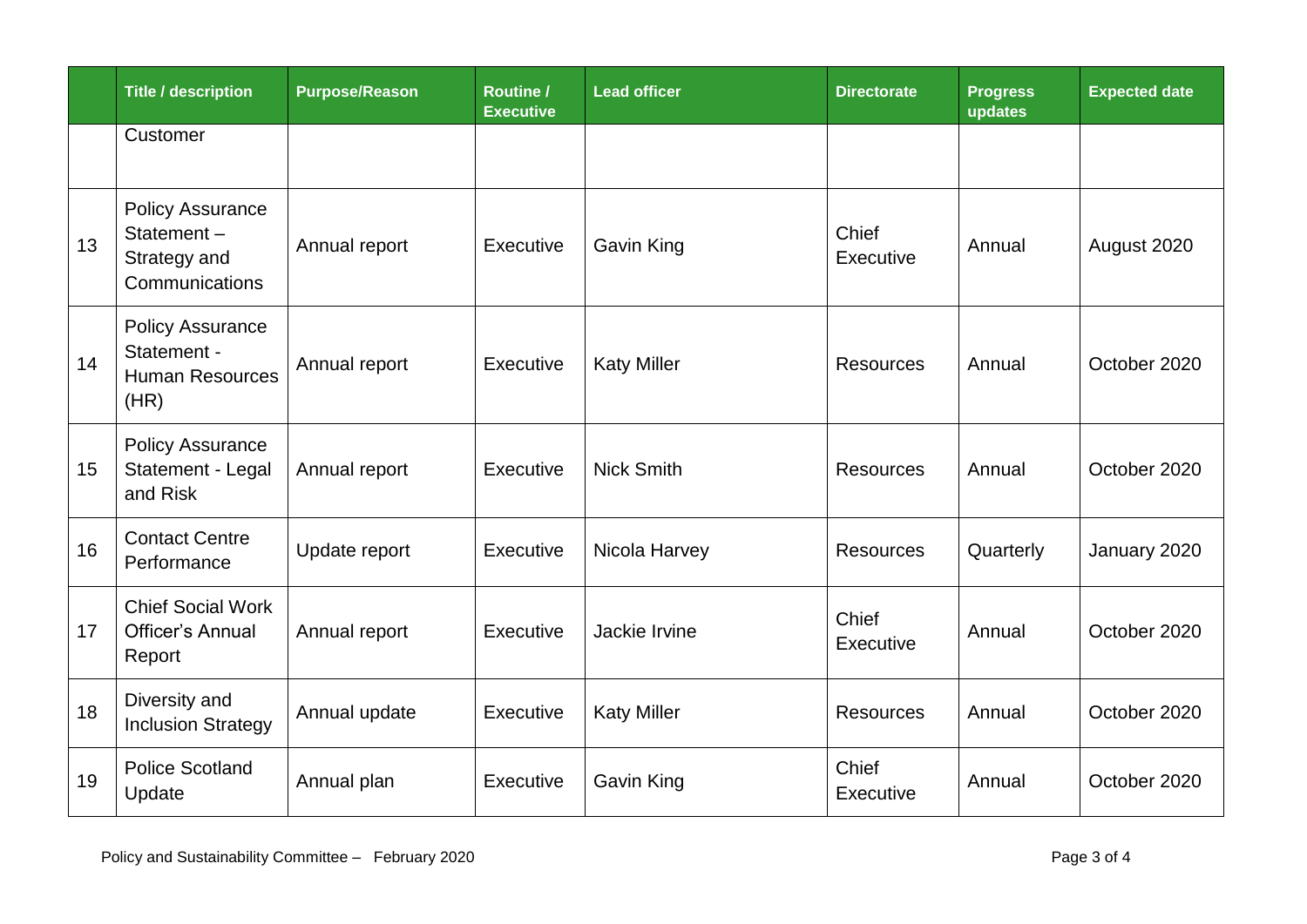|    | Title / description                                          | <b>Purpose/Reason</b> | <b>Routine /</b><br><b>Executive</b> | <b>Lead officer</b>     | <b>Directorate</b> | <b>Progress</b><br>updates | <b>Expected date</b> |
|----|--------------------------------------------------------------|-----------------------|--------------------------------------|-------------------------|--------------------|----------------------------|----------------------|
| 20 | Fire and Rescue<br>Service                                   | Annual plan           | Executive                            | Gavin King              | Chief<br>Executive | Annual                     | November<br>2020     |
| 21 | Carbon Impact of<br>the Council's<br>International<br>Travel | Annual report         | Executive                            | Paula McLeay/Gavin King | Chief<br>Executive | Annual                     | <b>June 2020</b>     |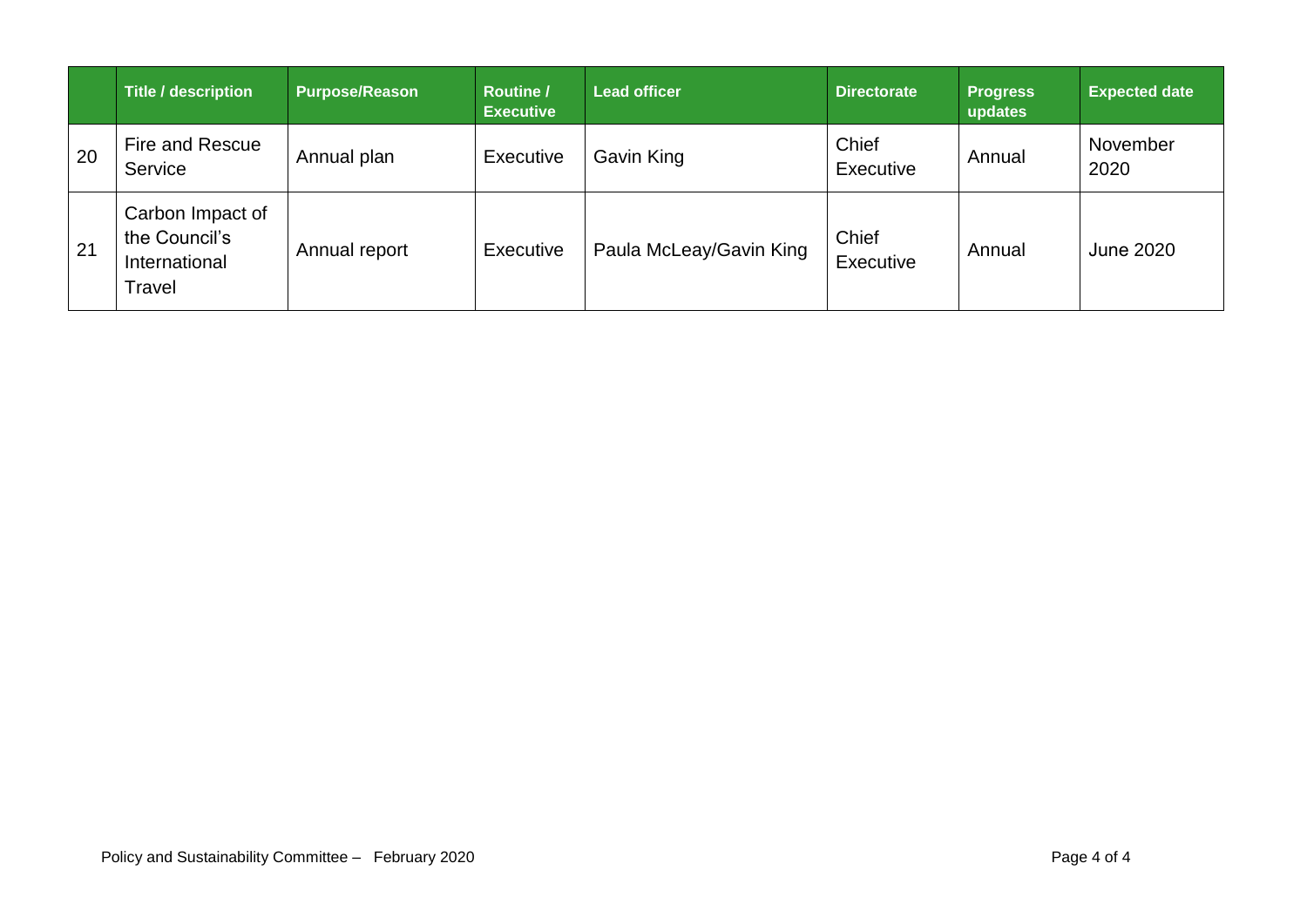## **Policy and Sustainability Committee Upcoming Reports <b>Appendix 1**

| <b>Report Title</b>                                        | <b>Directorate</b>                                                          | <b>Lead Officer</b>        |
|------------------------------------------------------------|-----------------------------------------------------------------------------|----------------------------|
| <b>JUNE 2020</b>                                           |                                                                             |                            |
| Tourism - Policy Statement                                 | Place                                                                       | Jim Galloway               |
| Older People Joint Inspection Improvement Plan             | Chief Officer,<br><b>Edinburgh Health</b><br>and Social Care<br>Partnership | <b>Marian Gray</b>         |
| <b>Welfare Reform</b>                                      | <b>Resources</b>                                                            | Sheila Haig                |
| Carbon Impact of the Council's International Travel        | <b>Chief Executive</b>                                                      | Paula McLeay/Gavin<br>King |
| <b>Council Fire Safety Policy</b>                          | <b>Resources</b>                                                            | <b>Susan Tannahill</b>     |
| Achieving Net Zero in the City of Edinburgh                | Chief<br>Executive/Place                                                    | Paula McLeay               |
| Edinburgh Climate Commission and Council Engagement Update | <b>Chief Executive</b>                                                      | Paula McLeay               |
| Contact Centre Performance Update - Jan - March 2020       | <b>Resources</b>                                                            | Neil Jamieson              |
| <b>Sustainability Report</b>                               | <b>Chief Executive</b>                                                      | Paula McLeay               |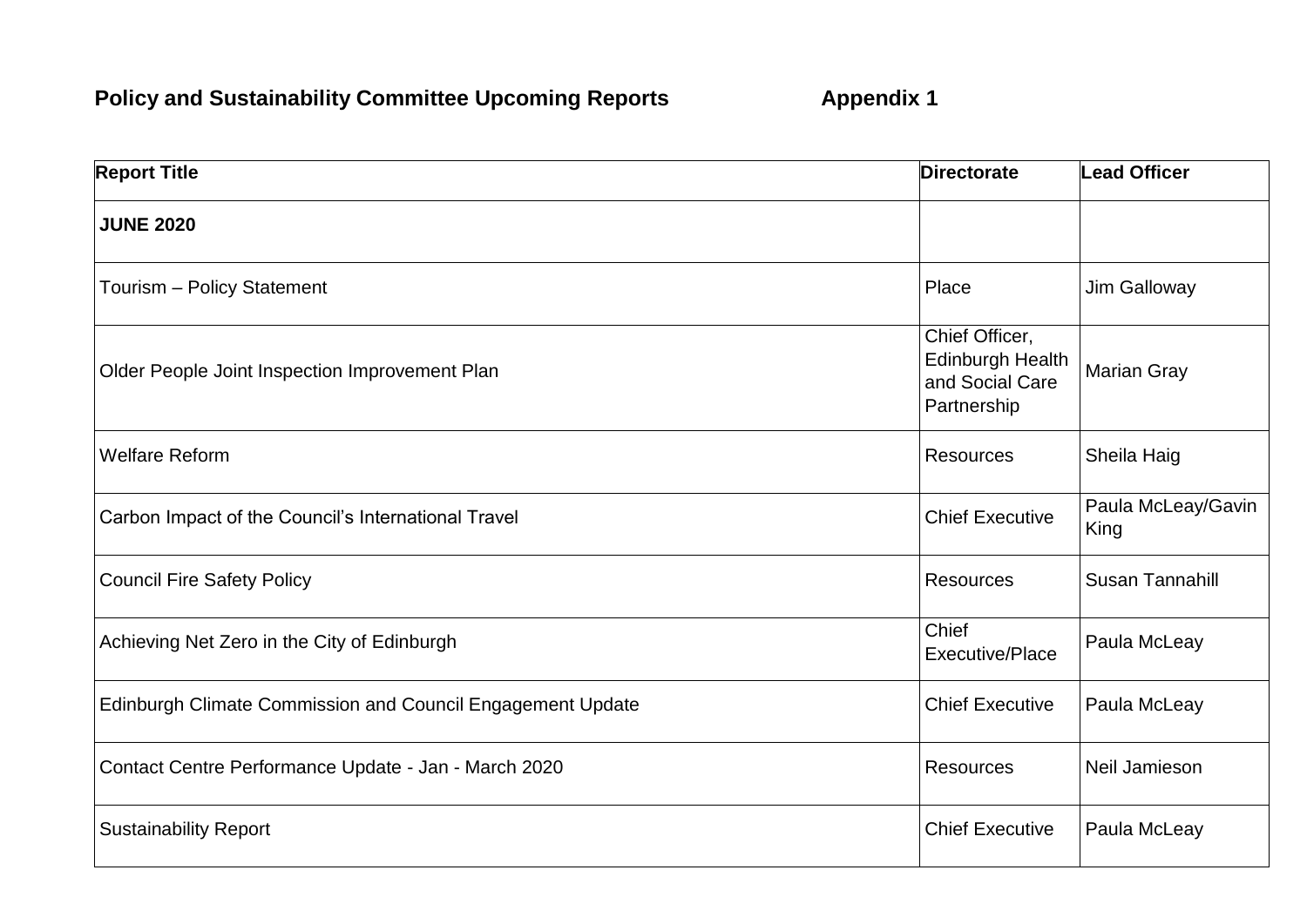| <b>City Region Deal</b>                                                                                                         | <b>Chief Executive</b>                                                      | <b>Andy Nichol</b>     |
|---------------------------------------------------------------------------------------------------------------------------------|-----------------------------------------------------------------------------|------------------------|
| Exploring options that would allow realigning Council recess periods so they fall within the local<br>authority school calendar | <b>Chief Executive</b>                                                      | <b>Gavin King</b>      |
| <b>Climate Emergency Declaration</b>                                                                                            | Place                                                                       | <b>Janice Pauwels</b>  |
| Outlining the governance and process around the £200,000 for IJB organisations.                                                 | <b>Chief Executive</b>                                                      | Gavin King             |
| <b>Good Food Nation Bill</b>                                                                                                    | <b>Chief Executive</b>                                                      | Paula McLeay           |
| <b>Wider Social Care Services</b>                                                                                               | Chief Officer,<br><b>Edinburgh Health</b><br>and Social Care<br>Partnership | <b>Judith Proctor</b>  |
| <b>Enterprise Resource Planning Update</b>                                                                                      | Resources                                                                   | Stephen Moir           |
| <b>Granton Waterfront Regeneration - Update</b>                                                                                 | Place                                                                       | <b>Elaine Scott</b>    |
| <b>Short Term Lets</b>                                                                                                          | Place                                                                       | <b>Andrew Mitchell</b> |
| <b>Firework Displays</b>                                                                                                        | Place                                                                       |                        |
| <b>Review of Member officer Protocol</b>                                                                                        | <b>Chief Executive</b>                                                      | Jamie Macrae           |
| <b>Disciplinary Policy</b>                                                                                                      | Resources                                                                   | <b>Katy Miller</b>     |